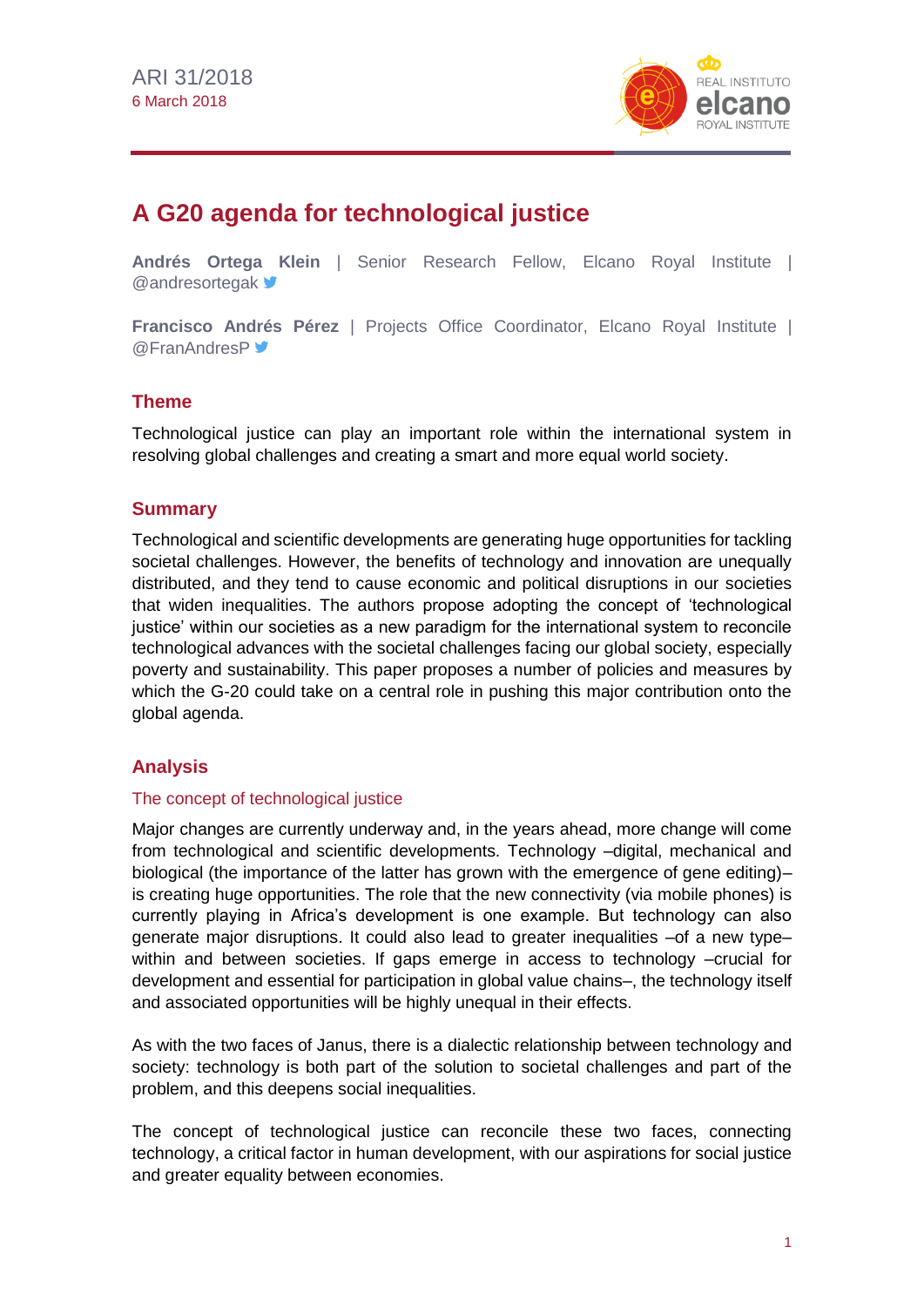The Sustainable Development Goals (SDG) Agenda mentions innovation and technology (Goal 9), but the Agenda does not link it to justice and equality (Goal 10). They should, however, be connected: in that endeavour, the G20 could have a central role.

We propose to develop this concept of 'technological justice', along with relevant policies. Typically, the concept of technological justice has been employed to refer to domestic inequalities and internal gaps within societies. We intend to inject the concept with the international dimension and use it to reconcile technological advances and aspirations with greater social justice and equality between societies. We could define it as 'a situation in which technologies don't create new social gaps and deficits, but on the contrary lead to a smart world society, especially as far as the solution of major challenges like poverty and sustainability is concerned'. Technological justice refers not only to digitalisation, automation and 3D printing, but to all sorts of technologies, including biotechnology.

'The concept of technological justice requires a rethinking of how –both in the developing and the developed world– to encourage and nurture technological innovation that has social value and is environmentally sustainable'.<sup>1</sup>

During the last decade, the European Commission introduced the concept of 'Responsible Research', an approach to developing not only science-based technological solutions for some of our major societal challenges, but also to harness the power of existing knowledge to contribute to social justice. This constitutes both an ethical constraint on technological improvement and an inevitable condition for social acceptance and democratic legitimacy.

The idea of technological justice must go hand in hand with the idea of technological convergence between countries.

The Hamburg G20 Final Communiqué aimed to 'bridge digital divides along multiple dimensions, including income, age, geography and gender', and to 'ensure that all our citizens are digitally connected by 2025', emphasising in particular the related 'infrastructure development in low-income countries in that regard'.

Technological justice could be part of the G20 goals; it is closely related to the 2030 Agenda to which the G20 aspires to connect. Even if there is no specific goal for it, as we say, it could connect goals 9 and 10 of the SDGs. The G20 could promote policies that could contribute to the setting of this connection.

<sup>&</sup>lt;sup>1</sup> Simon Trace (2102), 'How Technological Justice Can Fight Global Poverty', [http://mashable.com/2012/01/10/technological-justice/#IpP7qtzIVSqZ.](http://mashable.com/2012/01/10/technological-justice/#IpP7qtzIVSqZ)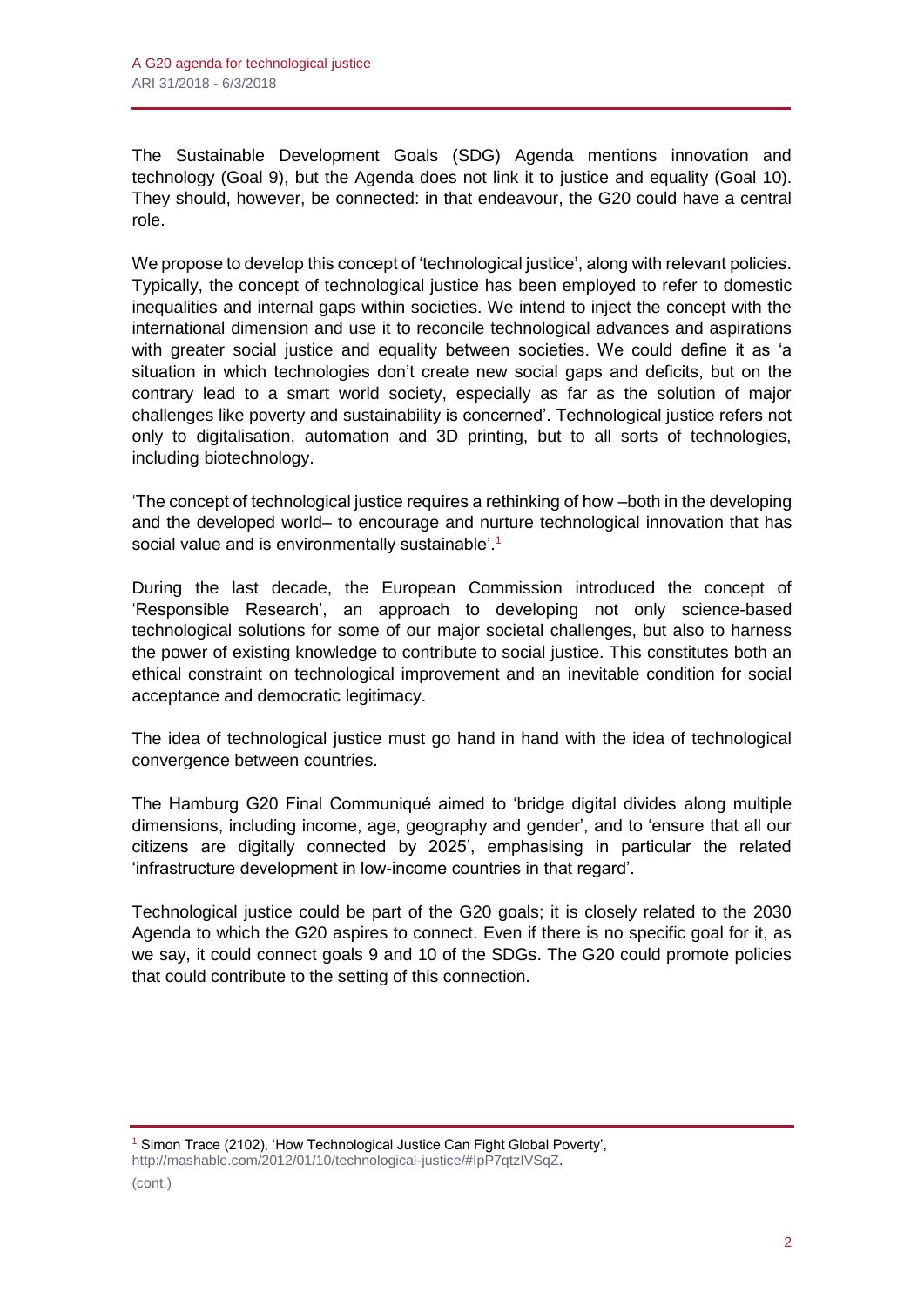#### To cope with the greater impact of automation on developing economies is the challenge

An UNCTAD study comes to the conclusion that automation –one of the major effects of technological progress– could destroy two thirds of the jobs in the developing world. $2$  But in its report on global investment, UNCTAD recommends that developing countries invest in digital technologies, on the assumption that to fail to do so would leave them further behind.<sup>3</sup> According to the *Robotlution* report from Intal-IDB,<sup>4</sup> automation could affect 1.1 billion people in the world. With respect to one key region, the report claims that Latin America is the third region (after China and ASEAN) to lose the most from automation. For example, in Argentina automation may affect 71% of people educated only to the primary or secondary school levels, and 'only' 40% of university graduates.

Automation could lead the developing world into a low or middle-income trap, and even, according to economist Dani Rodrik, to a 'premature de-industrialisation' in many of those countries, in favour of the developed world, particularly of its most technologically advanced countries.<sup>5</sup>



#### **Figure 1. The risk of jobs being replaced by automation varies by country**

These forecasts coincide with others –from Frey, Holmes & Osborne– in that the developing world will lose its comparative advantages as jobs are replaced by robots and 3D printing.<sup>6</sup> This is still not fully the case because of the abundance of cheap labour and because automation is still expensive in many aspects beyond the automotive and electronics sectors. But even if it arrives later, automation and 3D printing will encourage companies to bring their manufacturing back home, and even more so in an environment of greater trade protectionism.

<sup>2</sup> UNCTAD (2016), 'Robots and industrialization in developing countries', Policy Brief, [http://unctad.org/en/PublicationsLibrary/presspb2016d6\\_en.pdf.](http://unctad.org/en/PublicationsLibrary/presspb2016d6_en.pdf)

<sup>3</sup> UNCTAD (2017), 'World Investment Report 2017. Investment and the Digital Economy', [http://unctad.org/en/PublicationsLibrary/wir2017\\_en.pdf.](http://unctad.org/en/PublicationsLibrary/wir2017_en.pdf) 4 IADB (2018), 'Robot-lución: el futuro del trabajo en la integración 4.0 de América Latina',

[https://publications.iadb.org/handle/11319/8487#sthash.QXwvtorH.dpuf.](https://publications.iadb.org/handle/11319/8487#sthash.QXwvtorH.dpuf)

<sup>5</sup> Dani Rodrik (2015), 'Premature deindustrialization', NBER Working Paper nr 20935, February, [http://www.nber.org/papers/w20935.](http://www.nber.org/papers/w20935)

<sup>6</sup> Carl Benedikt Frey, Craig Holmes, Michael Osborne et.al. (2016), 'Technology at work v2.0', Citi/Oxford Martin School, [http://www.oxfordmartin.ox.ac.uk/downloads/reports/Citi\\_GPS\\_Technology\\_Work\\_2.pdf.](http://www.oxfordmartin.ox.ac.uk/downloads/reports/Citi_GPS_Technology_Work_2.pdf)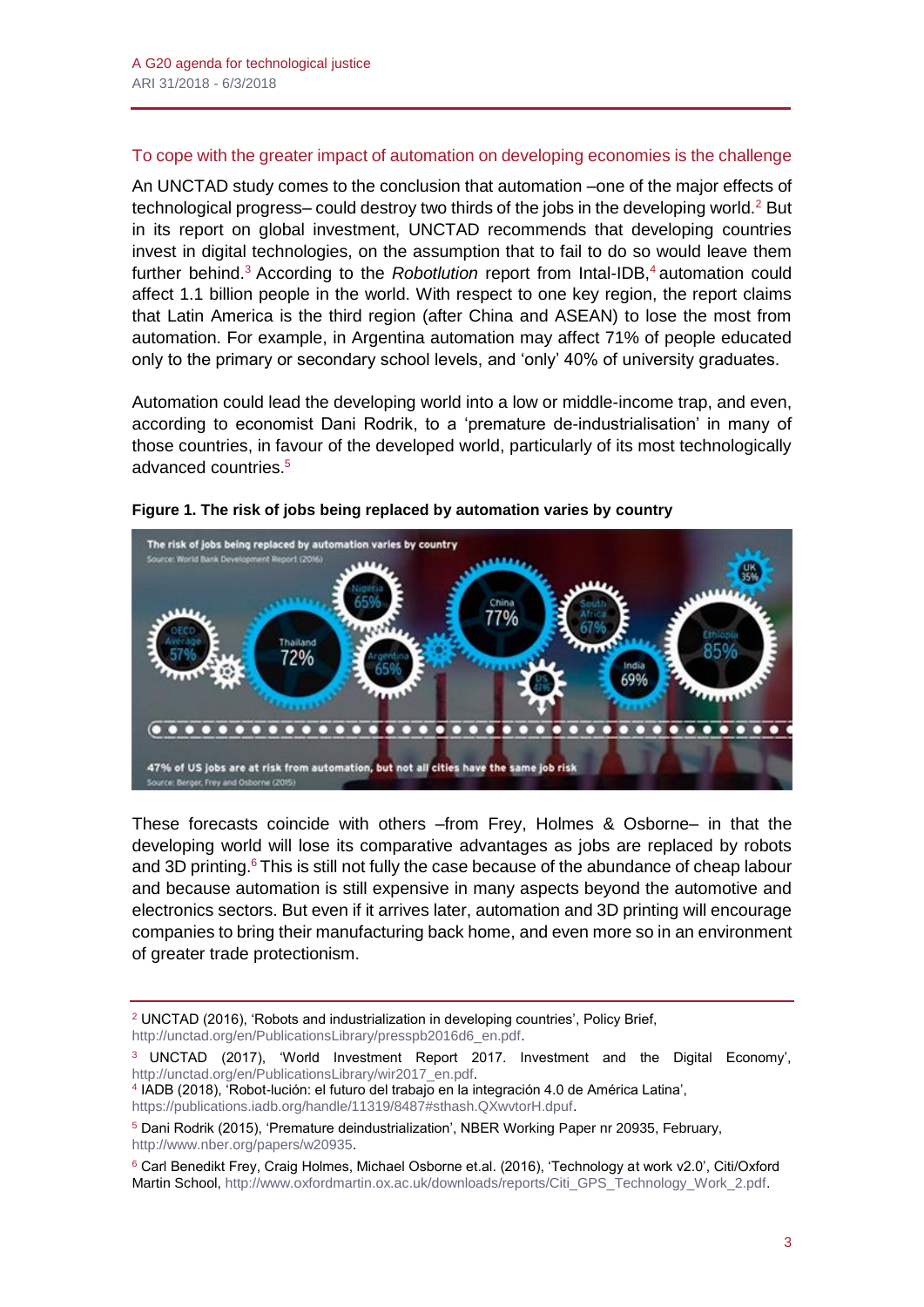Brazil and India, for instance, have seen their share of manufacturing employment peak at no more than 15% at a time when GDP per capita was less than US\$5,000 in Brazil and US\$1,000 in India; yet some 69% of jobs in India and 77% in China are at 'high risk' of automation, along with more than 47% in the US and 57% on average across the OECD.

The International Labour Organization (ILO) foresees the need to generate 40 million jobs a year just to cope with population growth, and more than 300 million a year to achieve the UN Sustainable Development Goals by 2030. These goals might be threatened by the impact of digitalisation and automation. According to recent studies by the OECD, Africa needs to create around 30 million jobs a year between now and 2025 to keep up with the number of youth streaming into the job market. If the Internet continues to grow at the same pace as mobile telephony in Africa, 20 million to 30 million jobs could be created per year in the digital economy sector.<sup>7</sup> However, automation could impact in the opposite way.

**Figure 2. Premature deindustrialisation: countries have been switching away from industry much earlier in their development**

# Premature deindustrialisation: countries have been switching away from industry much earlier in their development



Sources: Dani Rodrik, 'Premature Deindustrialization' (2016); Groningen Growth and Development Centre © FT

Developing economies could suffer from technological backwardness, also derived from a brain drain towards the developed world. These two factors together could produce a gap difficult to fill. 'But, in the longer run, it will bring benefits for the entire world by making

<sup>7</sup> McKinsey Global Institute (2013), *Lions go digital report*, [http://www.mckinsey.com/industries/high](http://www.mckinsey.com/industries/high-tech/our-insights/lions-go-digital-the-internets-transformative-potential-in-africa)[tech/our-insights/lions-go-digital-the-internets-transformative-potential-in-africa.](http://www.mckinsey.com/industries/high-tech/our-insights/lions-go-digital-the-internets-transformative-potential-in-africa)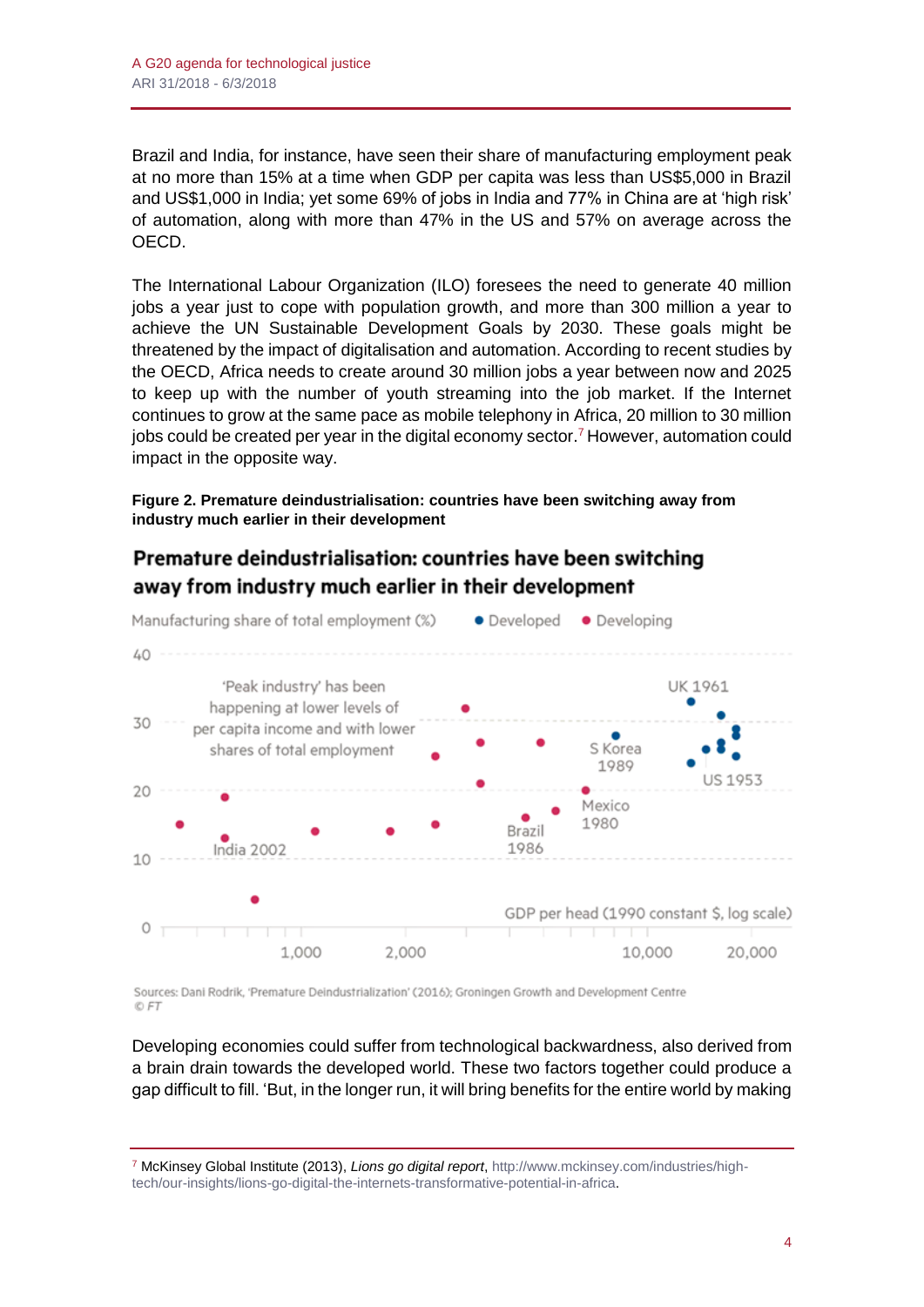smart products that help to address challenges that affect us all', according to Van Agtmael & Bakker.

Research by the United Nations Industrial Development Organization (UNIDO) confirms that the share of manufacturing and manufacturing jobs in the average developing economy has fallen. <sup>8</sup> But for developing economies as a whole, the share of manufacturing and manufacturing jobs is at a record high level. Nonetheless, this statistical reality is caused mainly by China. Without China, the problem stands. And China will be greatly affected by technological automation, a trend which it is indeed fostering with strategies like 'Made in China 2025'.<sup>9</sup>

According to UNIDO's study, 'premature deindustrialization or non-industrialization has recently been increasingly noticeable in developing countries with a lower share of manufacturing in GDP at their peak, which they reached at a much lower level of income than the early industrializers'. While the debate on whether services can become a new growth-enhancing sector continues, research indicates that premature deindustrialisation is prevalent in developing countries and that 'manufacturing no longer plays the role of the engine of growth in developing countries'. Yet even UNIDO raises some doubts about this argument, especially with respect to China.

<sup>8</sup> United Nations Industrial Development Organization (UNIDO) (2016), 'The importance of manufacturing in economic development: has this changed?', Inclusive and Sustainable Industrial Development Working Paper Series, WP 1/2016,

[https://www.unido.org/fileadmin/user\\_media/Research\\_and\\_Statistics/WPs\\_2010/WP\\_1\\_2016\\_FINAL\\_fb.](https://www.unido.org/fileadmin/user_media/Research_and_Statistics/WPs_2010/WP_1_2016_FINAL_fb.pdf) [pdf.](https://www.unido.org/fileadmin/user_media/Research_and_Statistics/WPs_2010/WP_1_2016_FINAL_fb.pdf)

<sup>9</sup> State Council, China (2015), 'Made in China 2025', [http://www.cittadellascienza.it/cina/wp](http://www.cittadellascienza.it/cina/wp-content/uploads/2017/02/IoT-ONE-Made-in-China-2025.pdf)[content/uploads/2017/02/IoT-ONE-Made-in-China-2025.pdf.](http://www.cittadellascienza.it/cina/wp-content/uploads/2017/02/IoT-ONE-Made-in-China-2025.pdf)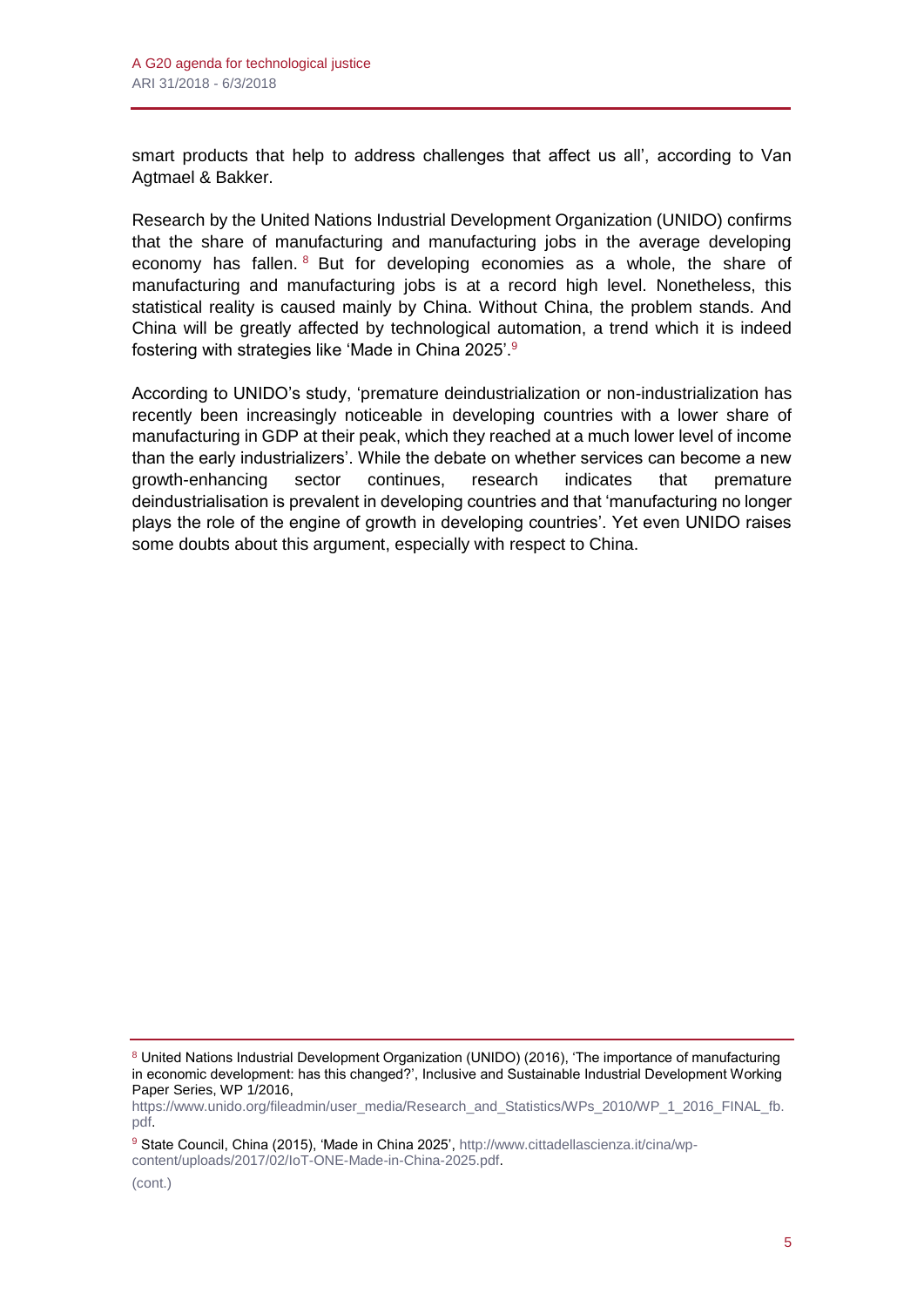**Figure 3. Countries' susceptibility to automation is negatively associated with their GDP per capita**



Countries susceptibility to automation is negatively associated with their GDP per capita

Other studies challenge these conclusions.<sup>10</sup> For instance, in the case of Africa (and in comparison with previous industrial revolutions),<sup>11</sup> it is argued that African economies are now well positioned to take advantage of the numerous opportunities to drive inclusive prosperity that the  $4<sup>th</sup>$  industrial revolution presents. In the  $1<sup>st</sup>$  industrial revolution. Africa was dealing with slavery; the  $2<sup>nd</sup>$  Industrial revolution coincided with colonisation; and during the  $3<sup>rd</sup>$  Industrial revolution, Africa was focused on decolonisation and nation building. The Internet could add US\$300 billion to Africa's GDP by 2025 if it continues to grow at the same pace as has mobile telephony.<sup>12</sup> However, digitalisation does not imply the same consequences as automation, 3D printing and other technologies. There is a need to invest more in R&D: today, Africa spends only 0.1% of its GDP on R&D, with the more technologically advanced countries like Kenya spending only 1% (compared with 3%-4% in most developed economies).

<sup>11</sup> Grace Obado (2017), 'Structural transformation and digitalization of African economies', presented to 'Africa in the perspective of G20', Conference, Madrid, 27th April 2017,

[http://www.realinstitutoelcano.org/wps/wcm/connect/99f9d6f7-7fc0-4cae-99d6-09fdb36d5b60/G20Africa](http://www.realinstitutoelcano.org/wps/wcm/connect/99f9d6f7-7fc0-4cae-99d6-09fdb36d5b60/G20Africa-presentacion-Obado.pdf?MOD=AJPERES&id=1493378898077)[presentacion-Obado.pdf?MOD=AJPERES&id=1493378898077.](http://www.realinstitutoelcano.org/wps/wcm/connect/99f9d6f7-7fc0-4cae-99d6-09fdb36d5b60/G20Africa-presentacion-Obado.pdf?MOD=AJPERES&id=1493378898077)

Sources: World Bank Development Report 2016; World Bank national accounts data

<sup>10</sup> Richard Dobbs, James Manyika & Jonathan Woetzel (2015), *The Four Global Forces Breaking all the Trends*, McKinsey Global Institute.

 $12$  Manyika, James, Sree Ramaswamy, Somesh Khanna, Hugo Sarrazin, Gary Pinkus, Guru Sethupathy & Andrew Yaffe (2015), 'Digital America: a tale of the haves and have-mores', McKinsey Global Institute, [http://www.mckinsey.com/industries/high-tech/our-insights/digital-america-a-tale-of-the-haves-and-have](http://www.mckinsey.com/industries/high-tech/our-insights/digital-america-a-tale-of-the-haves-and-have-mores)[mores.](http://www.mckinsey.com/industries/high-tech/our-insights/digital-america-a-tale-of-the-haves-and-have-mores)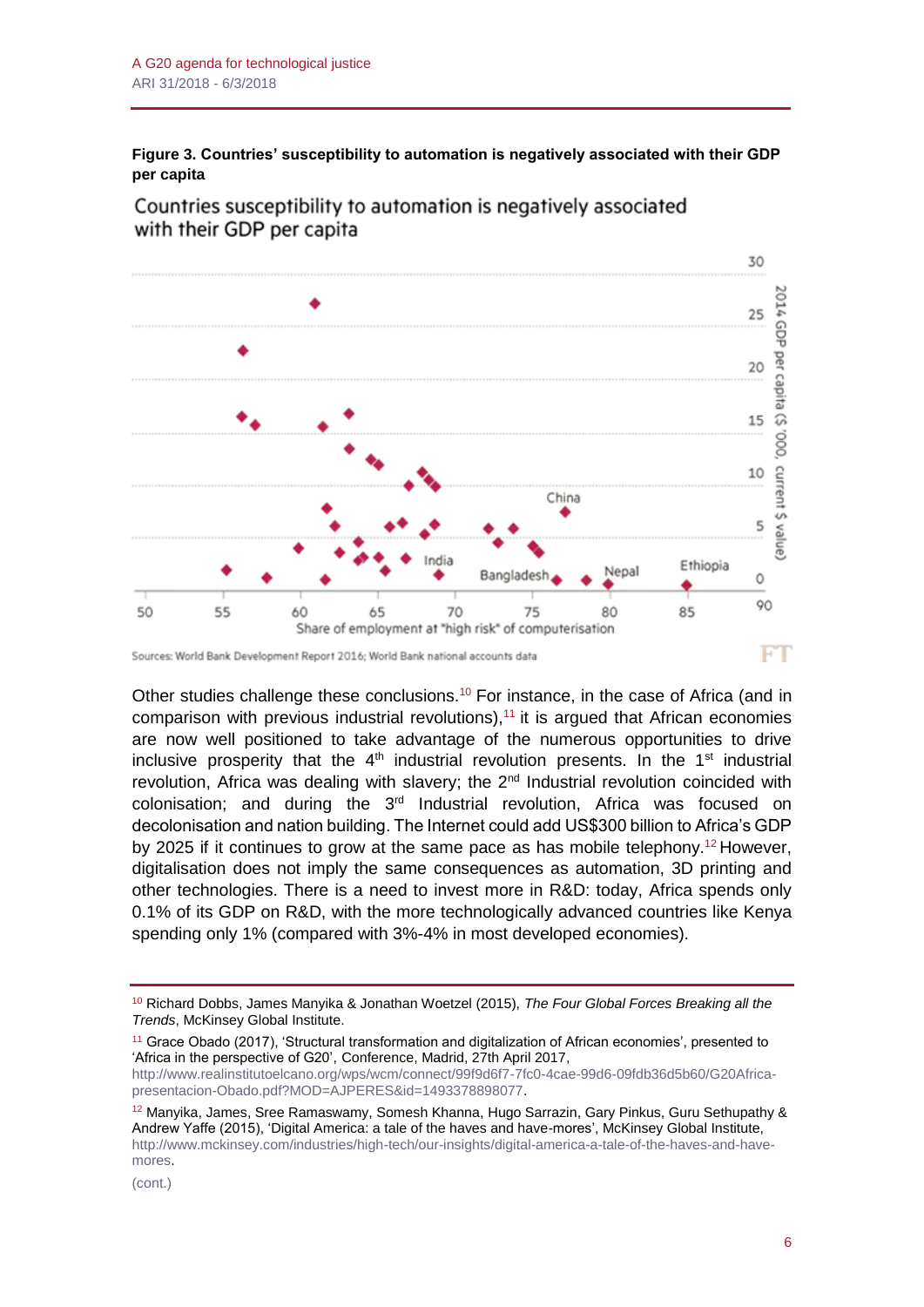The size of cities also matters, as far as technology is concerned.<sup>13</sup> Small cities in the developed world are at risk of job displacement from automation. This conclusion, based on the case of the US, could also apply to the developing world, particularly in Africa, where societies are experiencing simultaneous industrial and urban revolutions. The growth in the size of the cities favours 'technologisation'.

It could also favour the important task of insertion into the global value chains of the economy. This requires productive and export capacity to be expanded by improving national supply networks, human capital and available infrastructures.<sup>14</sup> Current trends see direct investment from multinationals shifting to sectors with greater technological content and added value, and which require greater training of the workforce. Most of these companies do not merely seek to minimise labour costs at any price, but rather weigh the differences between training, productivity and wages, and in general pay their employees' salaries well above those of other workers in the country. Industrial policy should not focus on identifying 'national champions', but rather on coordinating a series of integrated or chained investments that allow for the development of the local productive base.

According to the McKinsey Global Institute analysis of the 'haves and have-mores' in digital America, industries that adopt more technology quickly are more profitable. Sectors that create the most jobs –such as retail, education and government– are slower than the tech and financial sectors in terms of incorporating digital technology into their business models. If that applies to the US, then even more so within the context of developing economies.

In November 2017 the EU (the Council of the EU and European Commission) adopted a framework for D4D (Digital4Development) as part of its development policy (with an immediate focus on Africa) that could inspire actions at the global level. The aim is to develop digital infrastructure, promote e-governance and digital skills, strengthen the digital economy and foster start-up ecosystems including funding opportunities for micro, small and medium sized enterprises. Even though the private sector plays a critical role in achieving those aims, the EU has created an investment window for such purposes within the European Fund for Sustainable Development.

#### Policies to facilitate global technological convergence

As explained above, the SDGs include innovation and technology (goal 9) but do not connect them with justice and equality (goal 10). The Hamburg G20 Summit agreed to:<sup>15</sup>

[https://piie.com/publications/working-papers/foreign-investment-and-supply-chains-emerging-markets](https://piie.com/publications/working-papers/foreign-investment-and-supply-chains-emerging-markets-recurring-problems?ResearchID=2722)[recurring-problems?ResearchID=2722.](https://piie.com/publications/working-papers/foreign-investment-and-supply-chains-emerging-markets-recurring-problems?ResearchID=2722)

<sup>&</sup>lt;sup>13</sup> Morgan R. Frank, Lijun Sun, Manuel Cebrian, HyeJin Youn & Iyad Rahwan (2017), 'Small cities at risk of job displacement from automation', 18/V/2017, [https://arxiv.org/pdf/1705.05875.pdf.](https://arxiv.org/pdf/1705.05875.pdf)

<sup>&</sup>lt;sup>14</sup> Theodore W. Theodore (2014), 'Foreign Investment and Supply Chains in Emerging Markets: Recurring Problems and Demonstrated Solutions', Peterson Institute Working Paper Series nr 14-12,

<sup>15</sup> G20 (2017), 'G20 Leaders' Declaration', Hamburg, [https://www.g20.org/gipfeldokumente/G20-leaders](https://www.g20.org/gipfeldokumente/G20-leaders-declaration.pdf)[declaration.pdf.](https://www.g20.org/gipfeldokumente/G20-leaders-declaration.pdf)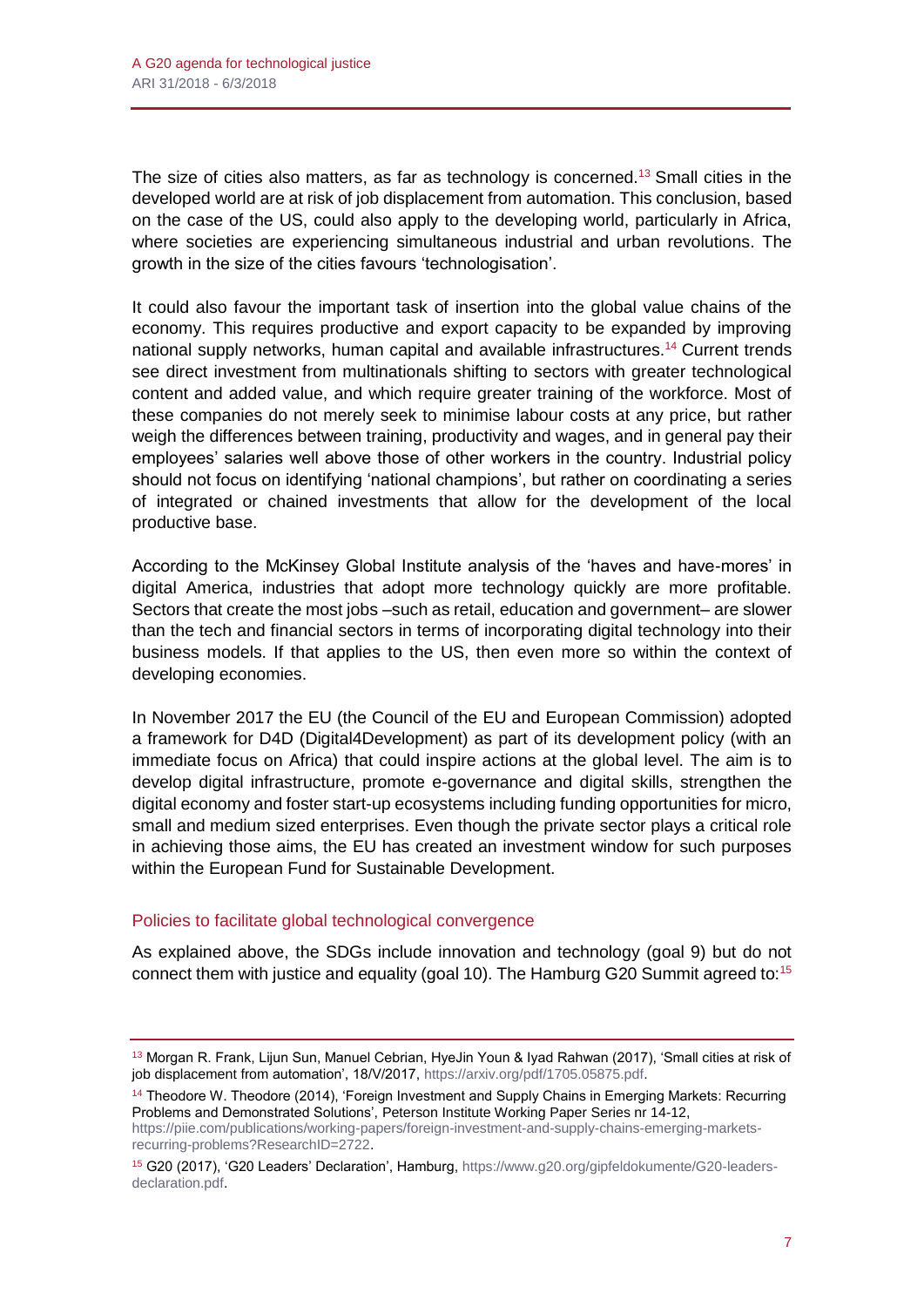- Promote digital literacy and digital skills in all forms of education and life-long learning.
- Push for the role of SMEs in this area.
- Promote effective cooperation of all stakeholders and encourage the development and use of market- and industry-led international standards for digitalised production, products and services that are based on the principles of openness, transparency and consensus, so that standards do not act as barriers to trade, competition or innovation.

#### Develop a societal concept

Japan, its government and the Keidanren organisation.<sup>16</sup> are developing the concept of a Society 5.0, in which everyone would benefit from a super-intelligent society. A concept of a Global Society 5.0 should be developed for a super-smart global society. Solving social issues will 'create future'.

### Public policies at multiple levels

What would the consequences be –in terms of public policies– of advancing technological justice? (1) Social policies: to raise efficiency and inclusiveness in the welfare system through technology; (2) fiscal policies: to give incentives to technologies that, while not profitable in competitive market conditions, can provide redistributive benefits (education, health, work, etc.); (3) development aid policies that incorporate technology; and (4) R&D policies. Below is a list of potentially useful public policy directions to consider.

Innovation and technological redistribution:

- There is a need for a renewed focus on reform of national and international innovation systems and R&D policies, in an attempt to create a new consensus on how publicprivate partnerships can contribute to a more open and sustainable use of technology.
- More 'open source' access for technologies should be sought. There are still countries in the developing world that lack proper access to fundamental innovations such as medicines, electricity, information and communication technologies (ICTs), biotech and so on. It is essential to assure an open diffusion of knowledge, innovations and technologies in the design of development policies.
- Development policies should support redistributive systems and incentives for successful application of new technologies.
- Competition must be ensured to push for innovation.
- Research and development should aspire to cover the basic needs of humanity.
- More attention should be paid to possible major advances (like CRISPR) in biotechnology and genetic manipulation (which will both fight diseases and generate new inequalities).

 $16$  Keidanren (Japan Business Federation) (2016), 'Toward realization of the new economy and society Keidanren – Outline. Reform of the economy and society by the deepening of Society 5.0', 19/IV/2016, [https://www.keidanren.or.jp/en/policy/2016/029\\_outline.pdf.](https://www.keidanren.or.jp/en/policy/2016/029_outline.pdf)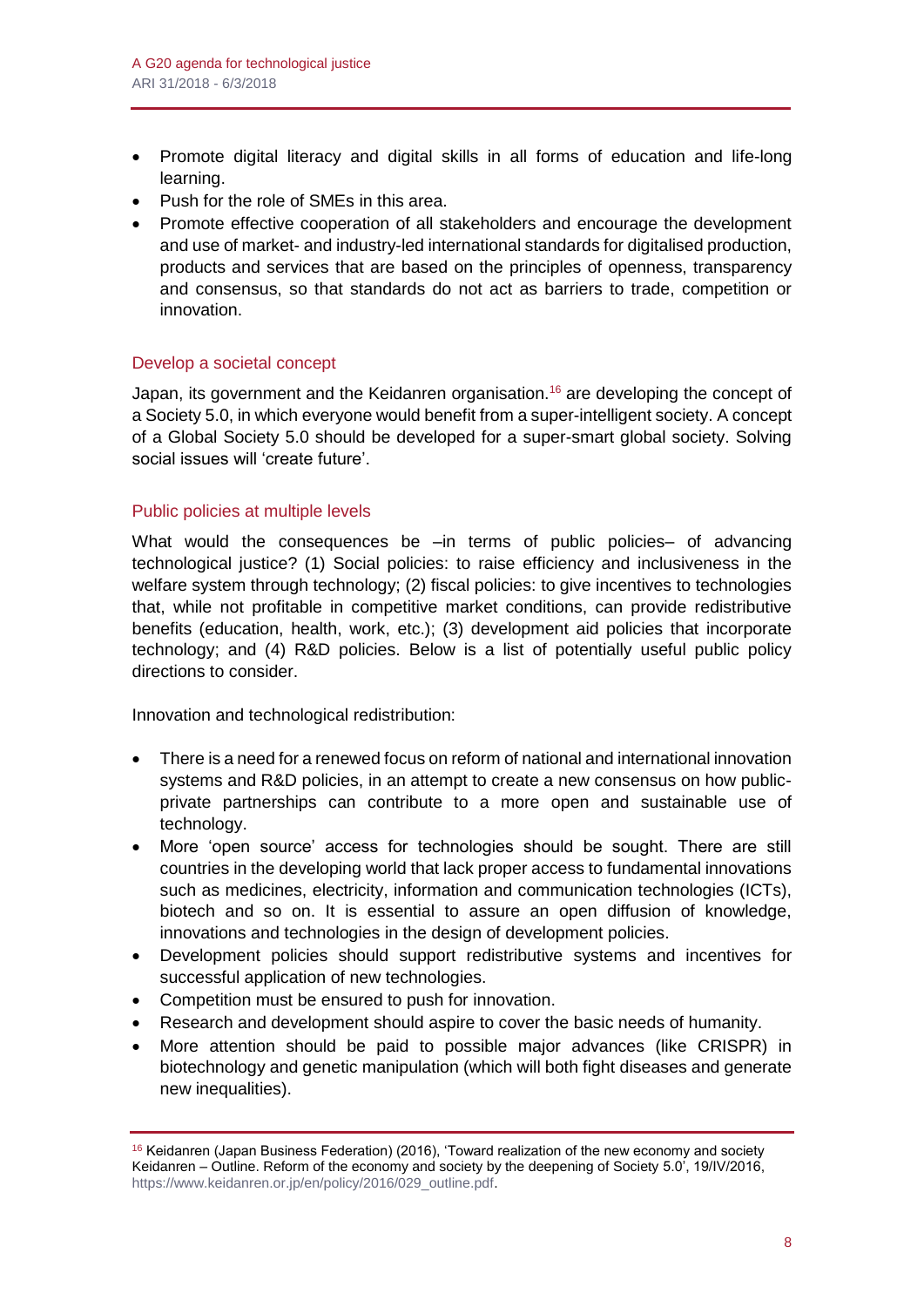• Legal frameworks should be promoted to enable innovation and the use of new technologies.

Education:

- Improve the education of the left-behind countries through global schemes (a global technological Erasmus?). Promote STEM studies and critical thinking in developing counties and expose their school children at an early age to digital education. This could be a way to link technological justice to SGG 4 on Education.
- Invest in education to 'upskill' and 'reskill' the workforces to benefit from the rise of robots, rather than being a victim of this trend.
- Implement the Africa 2.0 Manifesto (endorsed by 43 Ministers of Education) that embraces creative and innovative approaches to education.<sup>17</sup>
- However, education cannot be the solution to everything; job creation policies must also be pursued.

Technology for local consumption and empowerment of women:

- Produce technology for local consumption in developing countries (especially in Africa), and where necessary in cooperation with the more developed economies. There is here another link to the general approach of the SDGs to sustainable economic growth.
- Design policies for the technological empowerment of women (a T20 Policy Brief was released on this subject).<sup>18</sup>

Energy:

• Close the energy deficit through exploitation of on-grid, off-grid and mini-grid technologies.

Taxing rents:

- Proposals like taxes on robots or universal basic income are not workable at a global level. Taxing rents seems more appropriate.
- Study new ways of securing tax incomes.

Protect people:

• The aim should be 'to protect people, not jobs' (Emmanuel Macron). All those policies with a holistic approach would constitute an agenda for technological justice.

<sup>17</sup> Africa 2.0 (2012), 'Africa 2.0 Manifesto', [http://www.africa2point0.org/docs/Africa2.0\\_Manifesto.pdf.](http://www.africa2point0.org/docs/Africa2.0_Manifesto.pdf)

<sup>&</sup>lt;sup>18</sup> Alina Sorgner (2017), 'Empowering women in the digital age, [http://www.g20](http://www.g20-insights.org/policy_briefs/empowering-women-digital-age/) [insights.org/policy\\_briefs/empowering-women-digital-age/.](http://www.g20-insights.org/policy_briefs/empowering-women-digital-age/)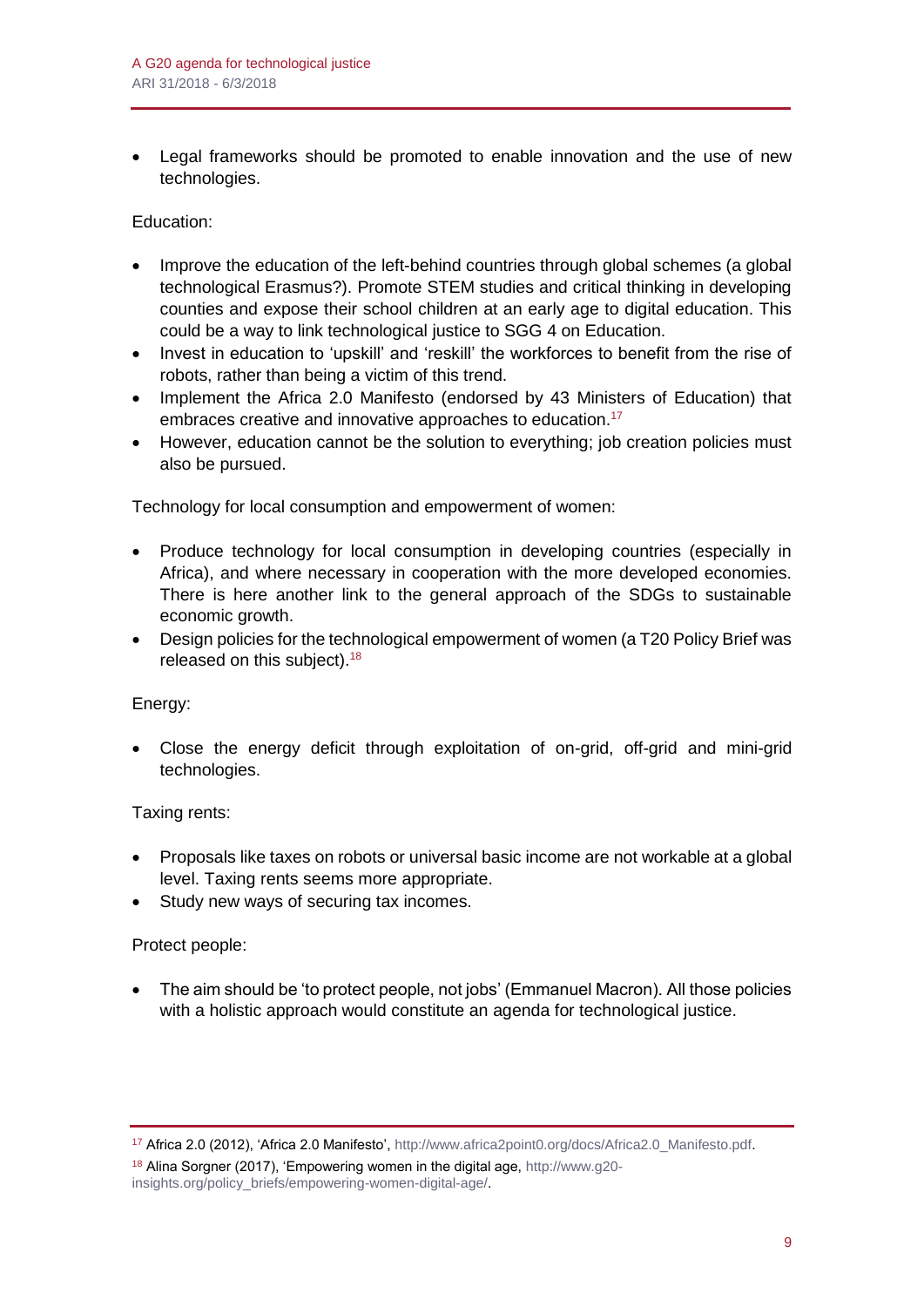#### Timeframe and funding of policies

As we have argued, technological Justice should be linked to the SDG Agenda. As a result, the timeframe for proposals should coincide with the 2030 horizon. One of the most significant challenges is to overcome constraints on knowledge transfer and technology applications for sustainable goals or socio-economic challenges. For that reason, strategic funding instruments for the diffusion of technology improvements are essential. Such developments are even more constrained without international cooperation –no longer just an option but rather an imperative for achieving technology and innovation policy goals–.

Funding instruments should be based on public-private partnerships with different purposes and clustered by their priorities in strategic sectors for achieving justice goals, especially for those areas with an impact on welfare (Health and Education) or with a significant weight in production patterns (Industry, Agriculture, Transport and Energy).

Investments in technology and research infrastructure with effects on capacity building should be supported by international cooperation to foster developments in specific fields (material science, ICT, nanotechnology) or in a specific area of generic research (biotechnology, computational genomics). Another alternative is to develop national infrastructures open to an international research area. An example of this framework is the Barcelona Supercomputing Centre, an infrastructure open to European researchers through a Partnership for Advanced Computing in Europe (PRACE).

Joint ventures between public agencies, technology centres and industries should contribute to address societal priorities promoting specific technologies. The public sector could act as the risk taker or entrepreneurial innovator as it has been with respect to the recent developments in ICT (Internet, GPS, mobile, etc). A scheme like the EU's D4D program should also be tried at a more global level.

Finally, funding should target support for entities involved in technology transfer (incubators, start-ups, university technology centres, etc), reducing the constraints on access to the elicitation of knowledge and technology diffusion. Again, clusterisation and smart specialisation are necessary for an efficient distribution of talent and resources.

# **Conclusion**

In the current age of rapid scientific developments, it is necessary to introduce the concept of 'technological justice'. Such a notion aims to reduce social disruptions and inequality within states as well as between developed and developing countries. For the latter, digitalisation and, especially, automation are challenges that must be faced if developing countries are to avoid premature de-industrialisation, expulsion from global value chains of the world economy, and the serious damage to their growth paths that would result.

In this respect, to foster a technological convergence among countries, and to aspire to a smart world society, the G-20 should have a central role connecting the 2030 SDG goals which include innovation, technology, justice and equality. More specifically, the policies to apply in developing countries must pursue aims such as the open diffusion of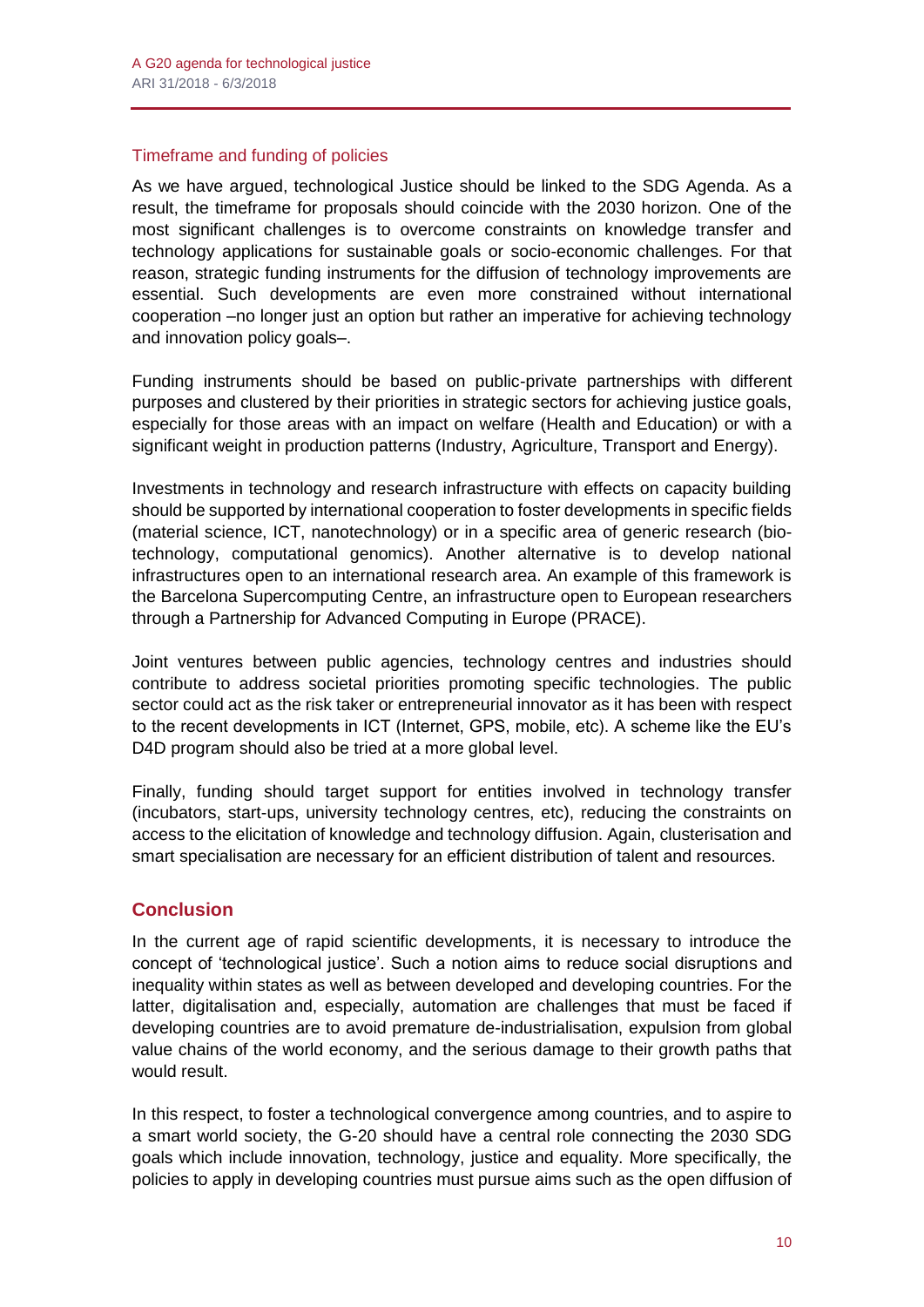knowledge, improving digital education, producing innovations for local consumption, the technological empowerment of women, and the reduction of their energy deficits. Implementing such policies in a context of international cooperation would make publicprivate partnerships a key instrument for funding infrastructures, joint ventures, incubators, start-ups and any other of entity with a significant capacity for technology transfer.

# **Additional References**

Baldwyn, Richard (2016), *The Great Convergence. Information Technology and the New Globalization,* The Belknap Press of Harvard University Press, Cambridge, Massachussets.

Herweijer, Celine, Benjamin Combes, Leo Johnson, Rob McCargow, Sahil Bhardwaj & Bridget Jackson (2017), "Enabling a sustainable Fourth Industrial Revolution: how G20 countries can create the conditions for emerging technologies to benefit people and the planet', T20 Policy Brief, [http://www.g20-insights.org/policy\\_briefs/enabling-sustainable](http://www.g20-insights.org/policy_briefs/enabling-sustainable-fourth-industrial-revolution-g20-countries-can-create-conditions-emerging-technologies-benefit-people-planet/)[fourth-industrial-revolution-g20-countries-can-create-conditions-emerging-technologies](http://www.g20-insights.org/policy_briefs/enabling-sustainable-fourth-industrial-revolution-g20-countries-can-create-conditions-emerging-technologies-benefit-people-planet/)[benefit-people-planet/.](http://www.g20-insights.org/policy_briefs/enabling-sustainable-fourth-industrial-revolution-g20-countries-can-create-conditions-emerging-technologies-benefit-people-planet/)

ILO (2017), *World Employment and Social Outlook: Trends 2017*, [http://www.ilo.org/global/research/global-reports/weso/2017/WCMS\\_541211/lang-](http://www.ilo.org/global/research/global-reports/weso/2017/WCMS_541211/lang--en/index.htm) [en/index.htm.](http://www.ilo.org/global/research/global-reports/weso/2017/WCMS_541211/lang--en/index.htm)

# MOFA (2017), 'Japan's Growth Strategy',

[http://www.mofa.go.jp/mofaj/files/000272312.pdf.](http://www.mofa.go.jp/mofaj/files/000272312.pdf)

#### Obado, Grace (2017), 'Structural transformation and digitalization of African economies' Conference, Madrid, 27/IV//2017,

[http://www.realinstitutoelcano.org/wps/wcm/connect/99f9d6f7-7fc0-4cae-99d6-](http://www.realinstitutoelcano.org/wps/wcm/connect/99f9d6f7-7fc0-4cae-99d6-09fdb36d5b60/G20Africa-presentacion-Obado.pdf?MOD=AJPERES&id=1493378898077) [09fdb36d5b60/G20Africa-presentacion-](http://www.realinstitutoelcano.org/wps/wcm/connect/99f9d6f7-7fc0-4cae-99d6-09fdb36d5b60/G20Africa-presentacion-Obado.pdf?MOD=AJPERES&id=1493378898077)[Obado.pdf?MOD=AJPERES&id=1493378898077.](http://www.realinstitutoelcano.org/wps/wcm/connect/99f9d6f7-7fc0-4cae-99d6-09fdb36d5b60/G20Africa-presentacion-Obado.pdf?MOD=AJPERES&id=1493378898077)

#### Ortega, Andrés (2016), *La imparable marcha de los robots*, Alianza Editorial, Madrid.

Ortega, Andrés (2017), 'Justicia tecnológica', *Eldiario.es*, [http://www.eldiario.es/zonacritica/Justicia-tecnologica-robots-basica](http://www.eldiario.es/zonacritica/Justicia-tecnologica-robots-basica-universal_6_620547964.html)[universal\\_6\\_620547964.html](http://www.eldiario.es/zonacritica/Justicia-tecnologica-robots-basica-universal_6_620547964.html)

Practical Justice (2016), *Introducing Technology Justice: A New Paradigm for the SDGs*', [https://policy.practicalaction.org/resources/publications/item/introducing-technology](https://policy.practicalaction.org/resources/publications/item/introducing-technology-justice-a-new-paradigm-for-the-sdgs)[justice-a-new-paradigm-for-the-sdgs.](https://policy.practicalaction.org/resources/publications/item/introducing-technology-justice-a-new-paradigm-for-the-sdgs)

Sandu, Martin (2017), 'Technological Justice', *Financial Times*, [https://www.ft.com/content/0eee2b4e-f529-11e6-95ee-f14e55513608.](https://www.ft.com/content/0eee2b4e-f529-11e6-95ee-f14e55513608)